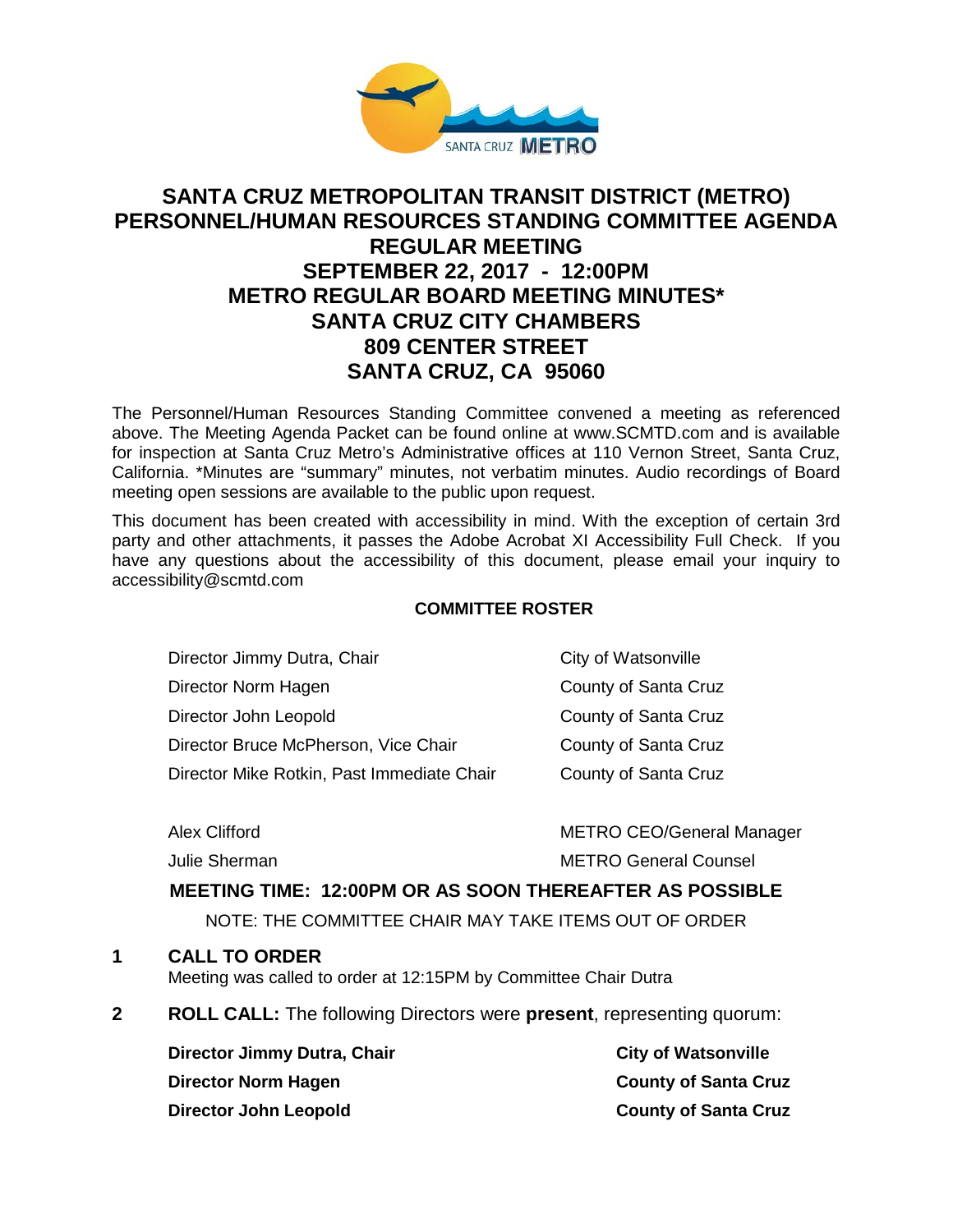Director Bruce McPherson, Vice Chair County of Santa Cruz

### **Director Mike Rotkin, Past Immediate Chair County of Santa Cruz**

Director McPherson was absent.

METRO EMPLOYEES AND MEMBERS OF THE PUBLIC WHO VOLUNTARILY INDICATED THEY WERE PRESENT (IN ALPHABETICAL ORDER) WERE: Olivia Martinez, SEIU

# **3 ADDITIONS/DELETIONS FROM AGENDA/ADDITIONAL DOCUMENTATION TO SUPPORT EXISTING AGENDA ITEMS**

## **4 COMMUNICATIONS TO THE PERSONNEL/HUMAN RESOURCES STANDING COMMITTEE**

There was no public comment.

# **5 ACCEPT AND FILE THE MINUTES OF THE PERSONNEL/HR STANDING COMMITTEE MEETING OF MAY 2, 2017**

**ACTION: MOTION TO ACCEPT AND FILE THE MINUTES OF THE PERSONNEL/HR STANDING COMMITTEE MEETING OF MAY 2, 2O17 AS PRESENTED** 

**MOTION: DIRECTOR ROTKIN SECOND: DIRECTOR LEOPOLD**

**MOTION CARRIED BY 4 AYES (DIRECTORS DUTRA, HAGEN, LEOPOLD, & ROTKIN). DIRECTOR MCPHERSON WAS ABSENT.** 

### **6 ORAL UPDATE RE MANAGEMENT CLASS AND COMPENSATION STUDY** Angela Aitken, Interim HR Manager, explained the process and the status to date. She anticipates a presentation or update at the next Committee meeting.

Public comments:

Olivia Martinez, representing SEIU, suggested a meeting be held between SEIU and METRO to agree on the process that will be undertaken with regard to comparable classifications for the upcoming class and compensation study for SEIU members.

# **7 METRO BYLAWS REVISIONS**

Alex Clifford, CEO/General Manager, provided a brief history of the process.

Julie Sherman, General Counsel, suggested this item be kicked off today to allow time for Committee review and input. A number of the edits were required to bring the Bylaws in line with Metro's current enabling legislation. Future edits may include more flexibility with regard to travel restrictions, to allow other Board members beyond the Board Chair and Vice Chair to travel; per diem versus actual expense reimbursements; going paperless, etc.

Discussion ensued regarding the Brown Act, differences between Standing and Ad Hoc Committees, meeting location options, etc. The Committee requested Gina Pye reach out to the Board of Supervisors as well as the cities for meeting opportunities.

Gina Pye will check committee member availability for the next Committee meeting.

There was no public comment.